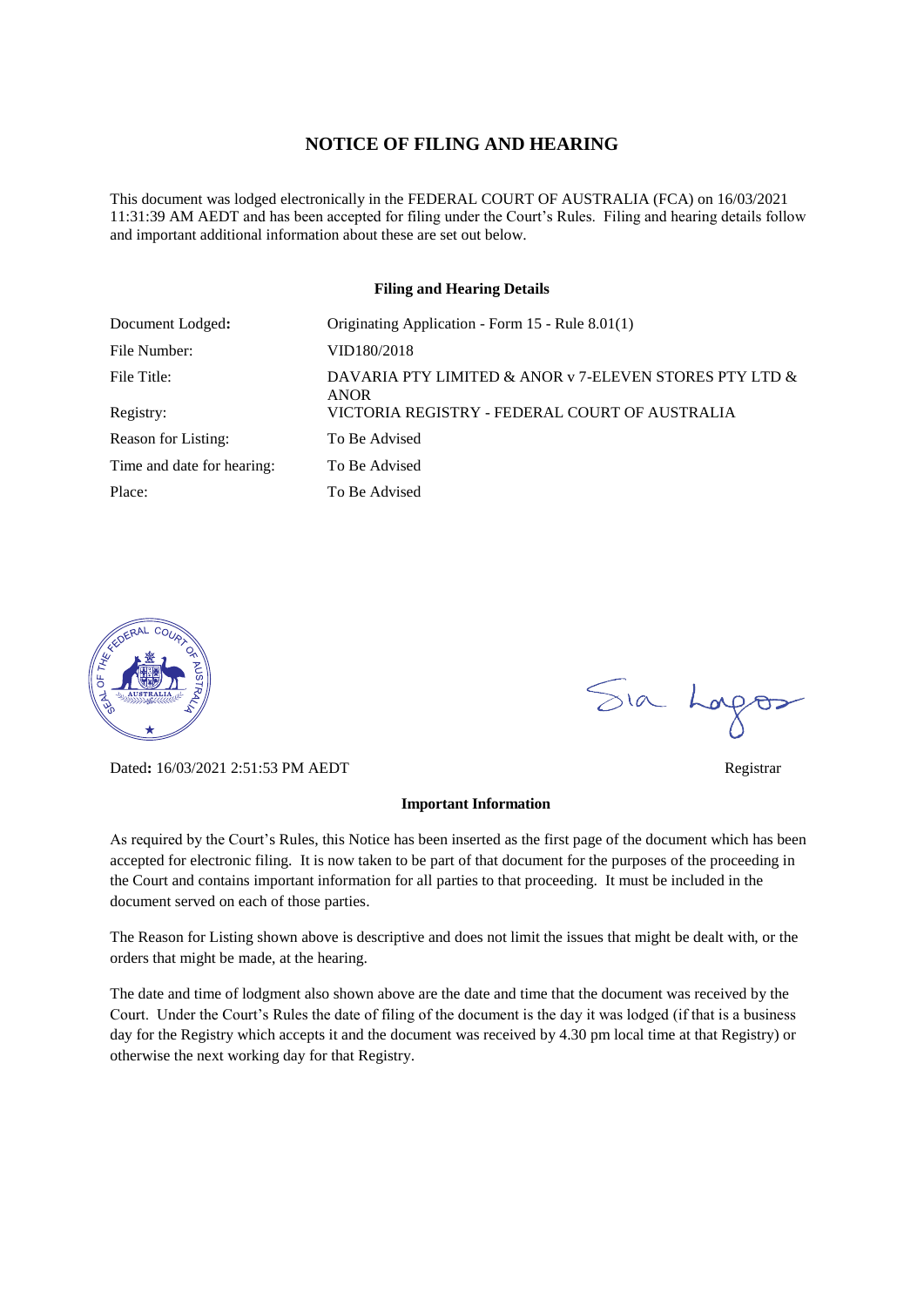Form 19 Rule 9.32



# **Third Second Further Amended Originating application starting a representative proceeding under Part IVA of the Federal Court of Australia Act 1976**

(filed pursuant to leave granted by Middleton J on 22 February 2021)

No: VID180/2018

Federal Court of Australia District Registry: Victoria Division: General

# **Davaria Pty Limited** and another named in the Schedule

Applicants

**7-Eleven Stores Pty Ltd** and another named in the Schedule

**Respondents** 

To the active Respondents

The Applicants apply for the relief set out in this application which has been amended pursuant to the decision of Middleton J on 22 February 2021.

The Court will hear this application, or make orders for the conduct of the proceeding, at the time and place stated below. If you or your lawyer do not attend, then the Court may make orders in your absence.

You must file a notice of address for service (Form 10) in the Registry before attending Court or taking any other steps in the proceeding.

# **Time and date for hearing**:

**Place**: Federal Court of Australia Law Courts Building 305 William St, Melbourne

Date:

Signed by an officer acting with the authority of the District Registrar

| Filed on behalf of:        | Applicants                        |
|----------------------------|-----------------------------------|
| Prepared by:               | Levitt Robinson and counsel       |
| Tel                        | 02 9286 3133                      |
| Email                      | 711@levittrobinson.com            |
| <b>Address for service</b> | PO Box 850, Darlinghurst NSW 1300 |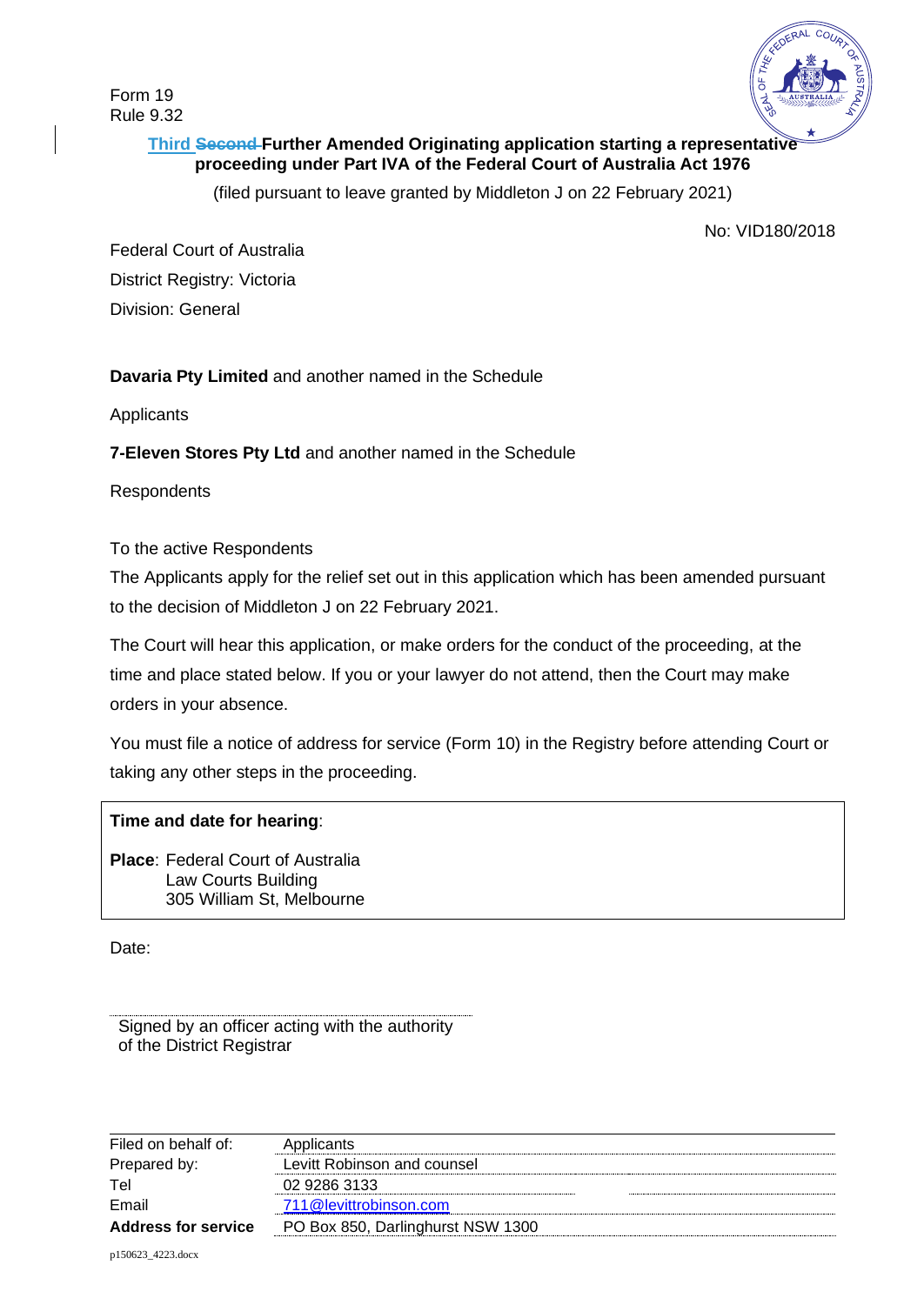

# **Details of claim**

Terms defined in the Third Second Further Amended Statement of Claim (**Statement of Claim**) carry the same meaning when used in this Third Second Further Amended Originating Application.

On the grounds stated in the Statement of Claim, the Applicants claim:

- 1. Damages against the First Respondent (**7-Eleven**):
	- (a) for breach of contract;
	- (b) pursuant to section 236 and/or sections 237 and 243 of the *Australian Consumer Law* (Cth) set out in Schedule 2 of the *Competition and Consumer Act 2010* (**CCA**), as applicable pursuant to section 131 of the CCA, and/or its cognates as applicable, pursuant to legislation in the States and Territories of Australia (collectively, **ACL**), or alternatively section 82 and/or 87 of the *Trade Practices Act* 1974 (Cth) (**TPA**) for misleading or deceptive conduct within the meaning of section 18 of the ACL or section 52 of the TPA respectively;
	- (c) pursuant to sections 82 and/or 87(1) and (2) of the CCA for contravention of an applicable industry code within the meaning of section 51ACB of the CCA;
	- (d) pursuant to section 236 and/or sections 237 and 243 of the ACL for unconscionable conduct within the meaning of section 21 of the ACL or section 82 and/or section 87 of the TPA for unconscionable conduct within the meaning of section 51AC of the TPA, or alternatively section 12GF and/or section 12GM of the *Australian Securities and Investment Commission Act 2000* (Cth) (**ASIC Act**) for unconscionable conduct within the meaning of section 12CB of the ASIC Act.
- <span id="page-2-0"></span>2. [Deleted]Orders against the Third Respondent (**Bank**), as to the Second Relevant Period, pursuant to section 12GM of the *Australian Securities and Investments Commission* Act 2001 (**ASIC Act**) that the Bank Loan Contracts of the First Applicant and/or some or all of the Bank Franchisees be varied or set aside.
- 3. [Deleted]Further or alternatively to [2](#page-2-0) above, damages against the Bank:

(a) for breach of contract;

(b) pursuant to section 12GF and/or section 12GM of the ASIC Act for unconscionable conduct within the meaning of section 12CB of the ASIC Act.

4. Declarations as against 7-Eleven and the Second Respondent (**Master Franchisor**), in respect of the First and Second Applicants and, to the extent applicable, following an initial trial of the Applicants' claims and particularisation of any claims by the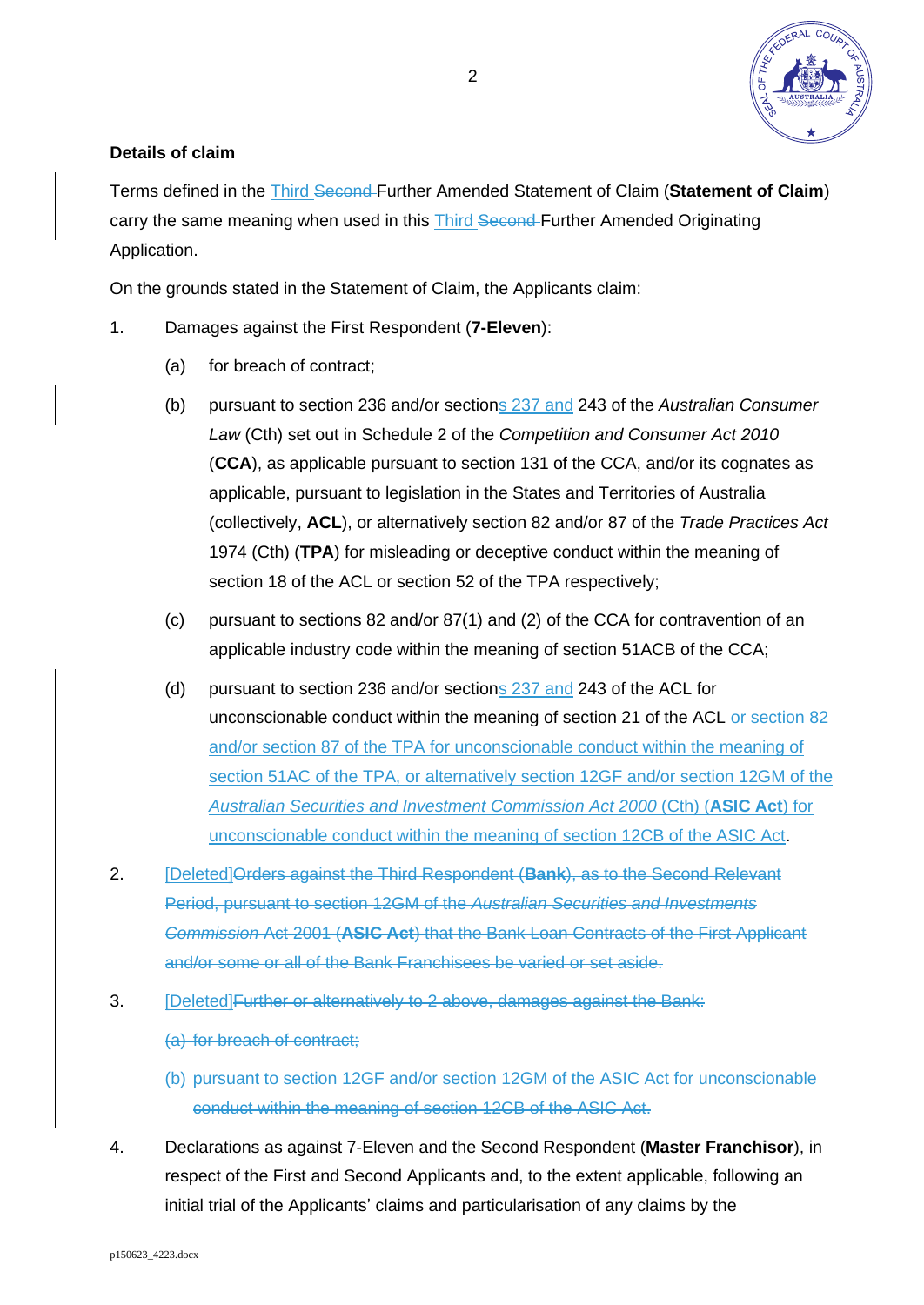

Franchisees, for the benefit of the Franchisees, as to the proper construction of the material terms of the Franchise Agreements alleged in paragraphs 9 to 24 of the Statement of Claim.

- 5. Declarations as against 7-Eleven, in respect of the Applicants and, to the extent applicable, following an initial trial of the Applicants' claims and particularisation of any claims by the Franchisees, for the benefit of the Franchisees:
	- (a) that 7-Eleven breached section 18 of the ACL, or alternatively section 52 of the TPA, by reason of the matters pleaded in paragraphs 40A to 105 of the Statement of Claim;
	- (b) that 7-Eleven contravened section 51ACB of the CCA and/or section 51AD of the TPA by reason of the matters pleaded in paragraphs 64 to 67 of the Statement of Claim;
	- (c) that 7-Eleven breached section 21 of the ACL and/or section 51AC of the TPA, or alternatively section 12CB of the ASIC Act, by reason of the matters pleaded in paragraphs 106 to 121 of the Statement of Claim.
- 6. **[Deleted]Declarations as against the Bank, in respect of the First Applicant and, to the** extent applicable, following an initial trial of the Applicants' claims and particularisation of any claims by the Franchisees, the Franchisees:
	- (a) as to the proper construction of the material terms of the Bank Loan Contracts entered into within the Second Relevant Period between the Bank and each of the Franchisees alleged in paragraphs 130 to 135 of the Statement of Claim.
- 7. Interest.
- 8. Costs.
- 9. Such further order as this Honourable Court deems fit or the nature of the case requires, including orders for compensation pursuant to sections 237 and 243 of the ACL and/or section 87 of the TPA, and/or section 12GM of the ASIC Act.

## **Questions common to claims of group members**

10. The question of law or fact common between the claims of the First and Second Applicants and the Franchisees as against 7-Eleven and the Master Franchisor is whether the Franchise Agreements contained the implied terms pleaded in paragraphs 23 to 24 of the Statement of Claim.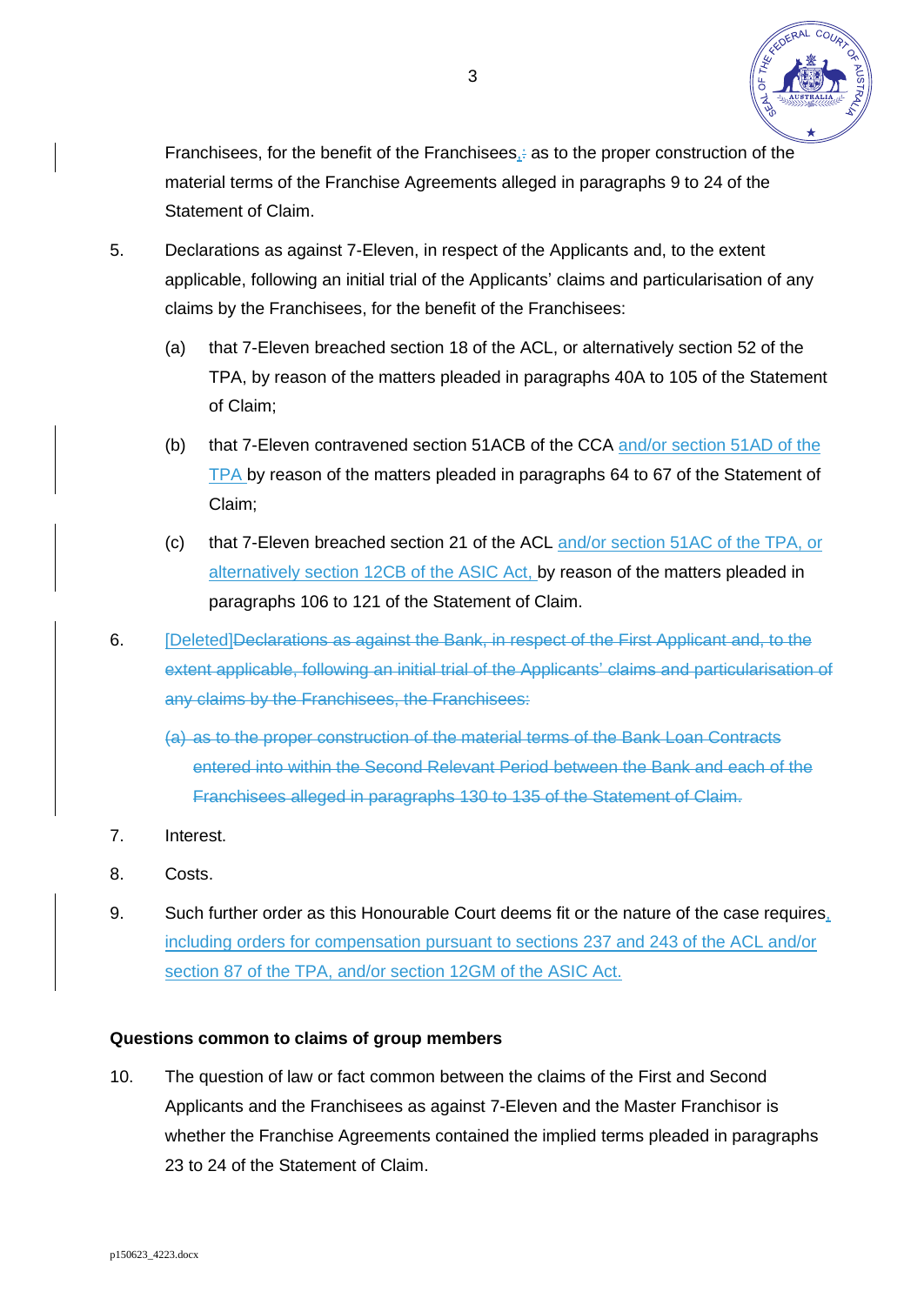

11. The questions of law or fact common between the claims of the First and Second Applicants and the Franchisees as against 7-Eleven are:

## Contract Claims

- (a) whether at all times during the Relevant Period, 7-Eleven engaged in the C-Store Practices described in paragraph 25 of the Statement of Claim;
- (b) whether at all times during the Relevant Period, 7-Eleven engaged in the Inventory Practices described in paragraph 28 of the Statement of Claim;
- (ba) whether at all times during the Relevant Period, Franchisees were required to contribute monies to a collective fund that was a "marketing or other co-operative fund" within the meaning of those words as found in the Franchising Codes and the Oilcode, as alleged in paragraph 28D of the Statement of Claim;
- (bb) whether at all times during the Relevant Period, 7-Eleven was required to account to Franchisees, as alleged in paragraph 28E of the Statement of Claim;

## Misleading Conduct

- (c) whether during the Relevant Period, 7-Eleven provided Franchisees with the "Introductory Pack" of information as alleged in paragraph 41(a) of the Statement of Claim;
- (d) whether during the Relevant Period, 7-Eleven provided Franchisees who purchased Convenience Stores with the Franchising Disclosure Document as alleged in paragraph 41(b) of the Statement of Claim;
- (e) whether during the Relevant Period, 7-Eleven provided Franchisees who purchased Fuel Stores with the Oilcode Disclosure Document as alleged in paragraph 41(c) of the Current Statement of Claim;
- (f) whether during the Relevant Period, the 7-Eleven Brochure contained the statements alleged in paragraph 42 of the Statement of Claim;
- (g) whether during the Relevant Period, 7-Eleven offered assistance by preparing 7- Eleven supplier and merchandise lists together with recommended retail prices referred to in paragraph 42(f) of the Statement of Claim;
- (h) whether during the Relevant Period, the Franchising Code Disclosure Document contained the statements alleged in paragraph 43 of the Statement of Claim;
- (i) whether during the Relevant Period, the Oilcode Disclosure Document contained the statements alleged in paragraph 44 of the Statement of Claim:
- (j) whether 7-Eleven made any, and if so which, of the following representations: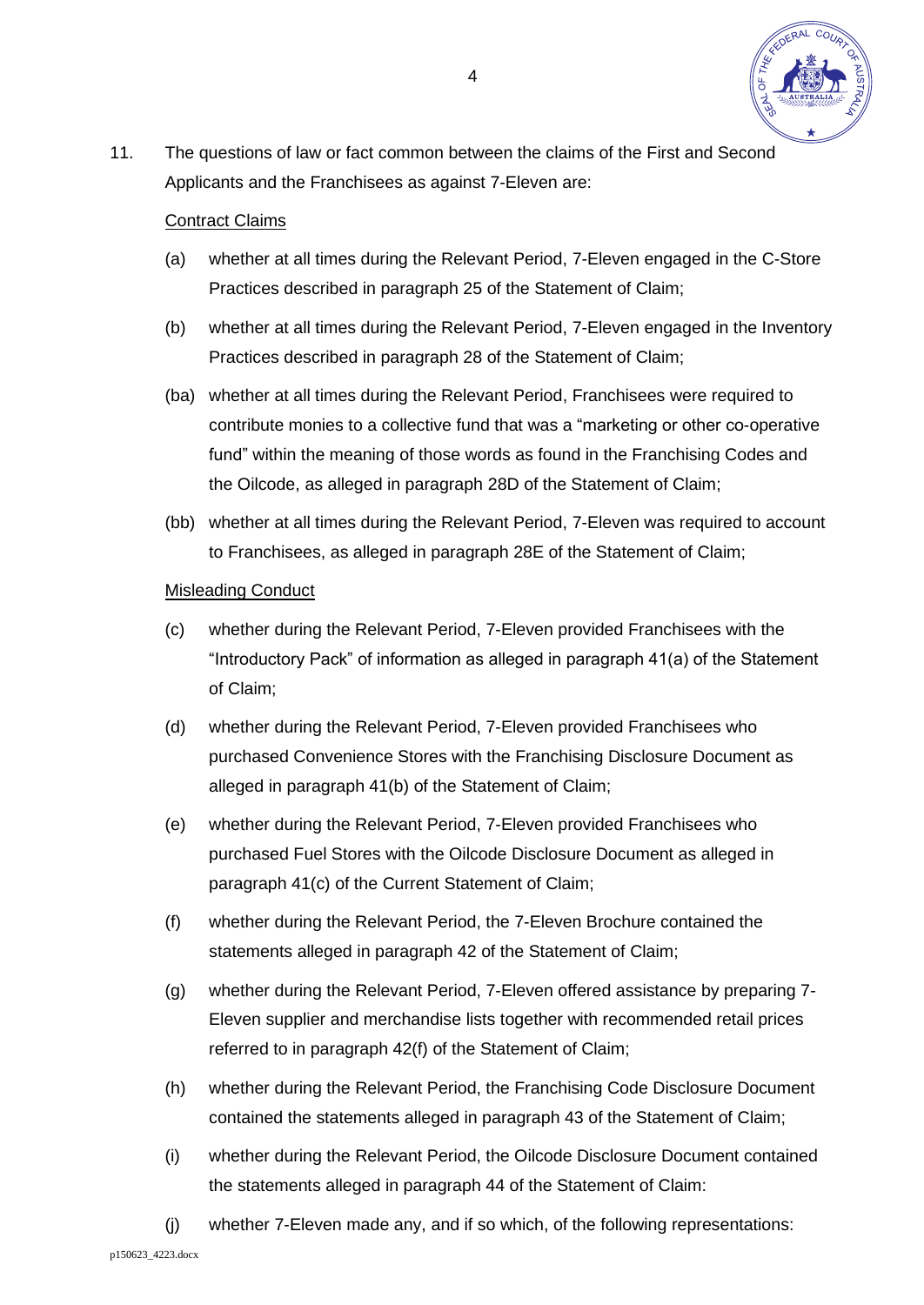

- (i) the Renewal RepresentationBusiness Opportunity Representation;
- (ii) the 7-Eleven Business Opportunity Statements;
- (iia) the Volume Pricing Representation;
- (iib) the Goodwill Value Representation;
- (iii) the Average Store Financials Accuracy Representation (to the extent it constituted an implied representation;
- (iv) the Future Average Payroll Cost Representation (to the extent it constituted an implied representation);
- (v) the Advertising Fund Representation;
- (vi) the 7-Eleven Supplier Representation.

(being the Misleading or Deceptive Conduct Representations);

- (k) whether any, and if so which, of the Misleading or Deceptive Conduct Representations were continuing representations;
- (l) whether any, and if so which, of the Misleading or Deceptive Conduct Representations were representations as to future matters;
- (m) whether the making and subsequent maintenance of any or all the Misleading or Deceptive Conduct Representations constituted conduct in trade or commerce;
- (ma) whether 7-Eleven engaged in the conduct pleaded in paragraphs 92(b), 92(ba), 92(c)(i), 92(c)(ii), 92(c)(iii), 92(d), 92(ea) and 93(b) of the Statement of Claim.
- **Unconscionability**
- $(n)$  whether 7-Eleven knew the matters in sub-paragraphs 106 (a)(i), (a)(ii),  $(a)$ (iiia), (a)(vi), (d), (g),  $(h)$ ,  $\overline{and}$  (j) and (l) of the Statement of Claim.
- 12. The questions of law or fact common between the claims of the First Applicant and the Bank Franchisees as against the Bank are:
- 13. Whether the Bank Loan Contracts entered into in the Second Relevant Period contained the terms pleaded in paragraphs 130 to 135 of the Statement of Claim;
- 14. whether the Tripartite Deed contained the terms pleaded in paragraph 125 of the Current VID180 SOC;
- 15. whether the ANZ knew or ought to have known each of the matters in paragraph 127(a),  $(b)$ ,  $(g) - (i)$  and  $(k)$  of the Statement of Claim.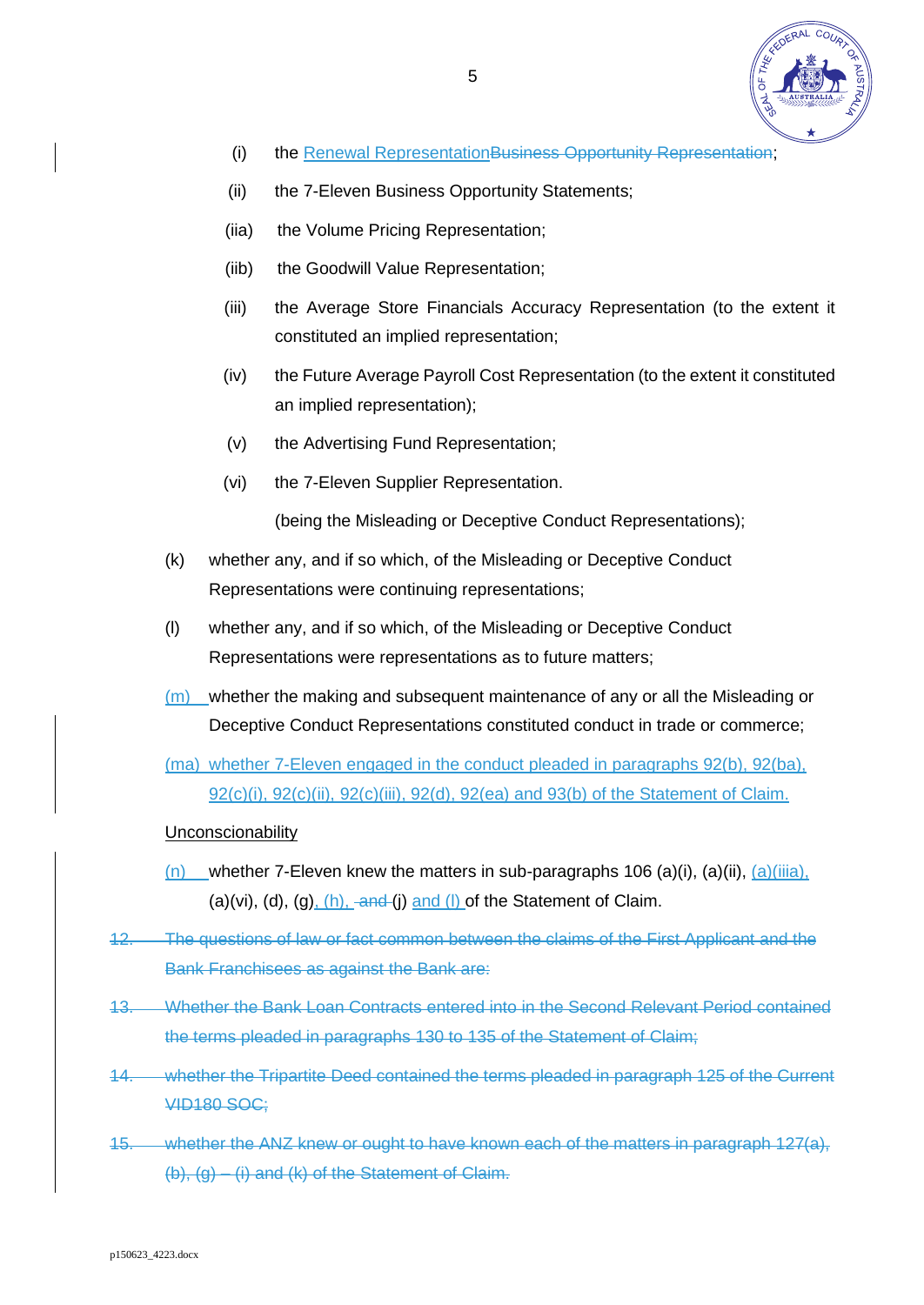

- 16. Did the contractual obligations alleged in paragraphs 132 to 134 of the Statement of Claim require the Bank:
- 17. to take into account the number of labour hours (whatever they may be) required by the prospective Franchisee to operate the store;
- 18. to take into account the award rates (whatever they may be) payable for labour by the prospective Franchisee to operate the store;
- 19. to have formed an opinion about the accuracy of the historical or forecasted payroll expense that would be incurred by the prospective Franchisee?"
- 20.12. The questions of law or fact that are common between the claims of the Second Applicant and the Goodwill Value Representation Franchisees as against 7-Eleven are:
	- (a) whether until about September 2015, 7-Eleven published Listed Stores Information on the Franchising Opportunities Webpage and elsewhere, as alleged in paragraphs 40A(b), 40A(c) and 40B of the Statement of Claim;
	- (b) whether 7-Eleven issued the Goodwill Price Advice during the Goodwill Guidance Period, as alleged in paragraph 40C of the Statement of Claim;
	- (ba) whether 7-Eleven issued the Goodwill Purchase Advice during the Goodwill Guidance Period, as alleged in paragraph 40CA of the Statement of Claim;
	- (bb) whether 7-Eleven issued the ANZ Goodwill Advice during the Goodwill Guidance Period, as alleged in paragraph 40CB of the Statement of Claim;
	- (c) whether 7-Eleven made the Goodwill Value Representation, as alleged in paragraphs 40E and 40EB 40F of the Statement of Claim;
	- (d) whether the Goodwill Value Representation was made in trade or commerce, as alleged in paragraph 40F of the Statement of Claim;
	- (e) whether the Goodwill Value Representation was a continuing representation, as alleged in paragraph 40F of the Statement of Claim;
	- (f) whether 7-Eleven made the Renewal Representation, as alleged in paragraph 40EA of the Statement of Claim.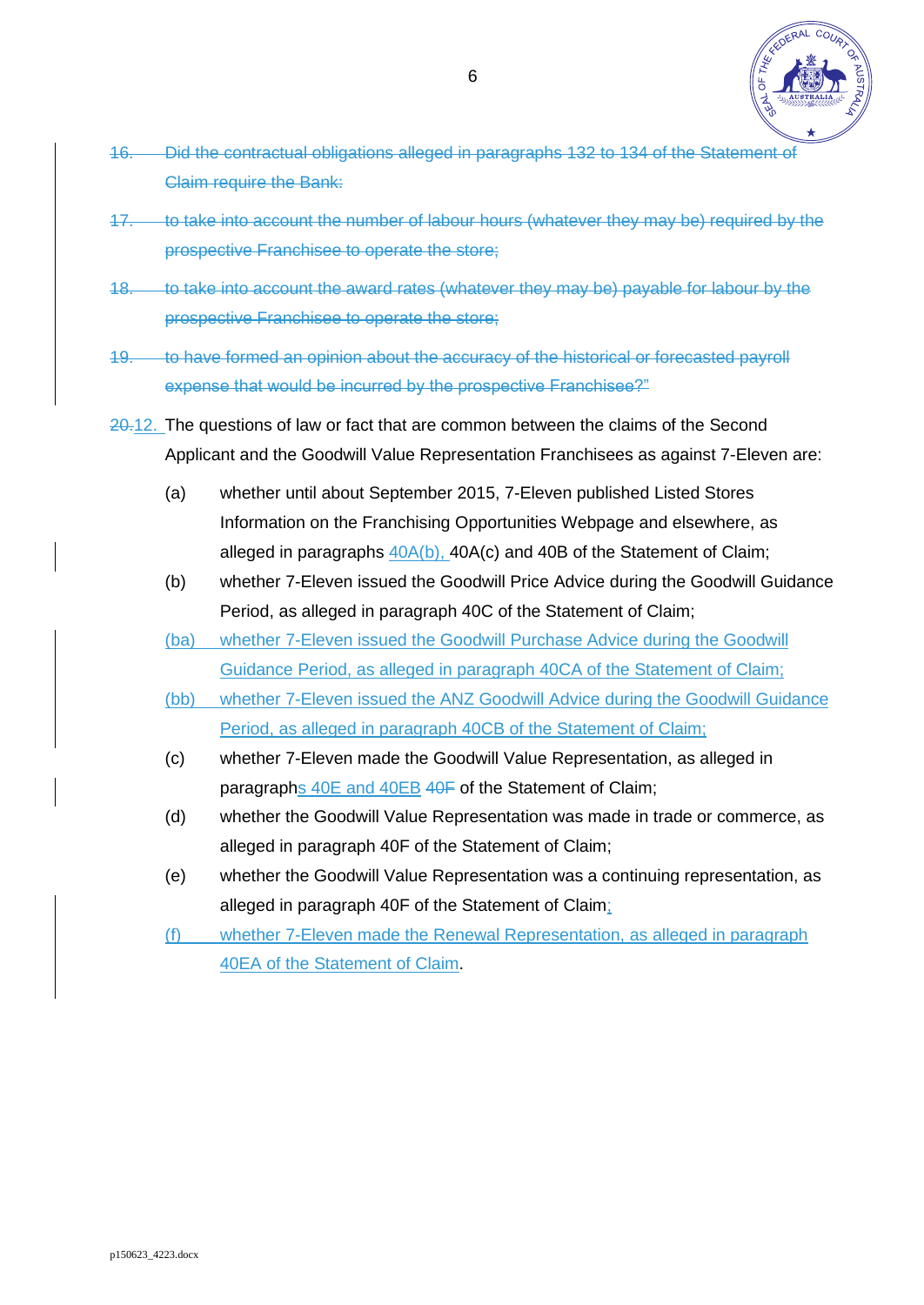

## **Representative action**

The Applicants bring this application as representative parties pursuant to Part IVA of the *Federal Court of Australia Act 1976* (Cth)

The group members to whom this proceeding relates are Franchisees who:

(a) at any time between 20 February 2012 and 19 February 2018 (the **Relevant Period**) were or commenced to be franchisee parties (**Franchisees**) to a standard-form franchise agreement (**Franchise Agreement**) with the first respondent, 7-Eleven Stores Pty Ltd (**7- Eleven**).; and

(b) have not entered into a release of all of their claims against both 7-Eleven and the Bank arising out of the conduct of 7-Eleven and the Bank described in the Statement of Claim.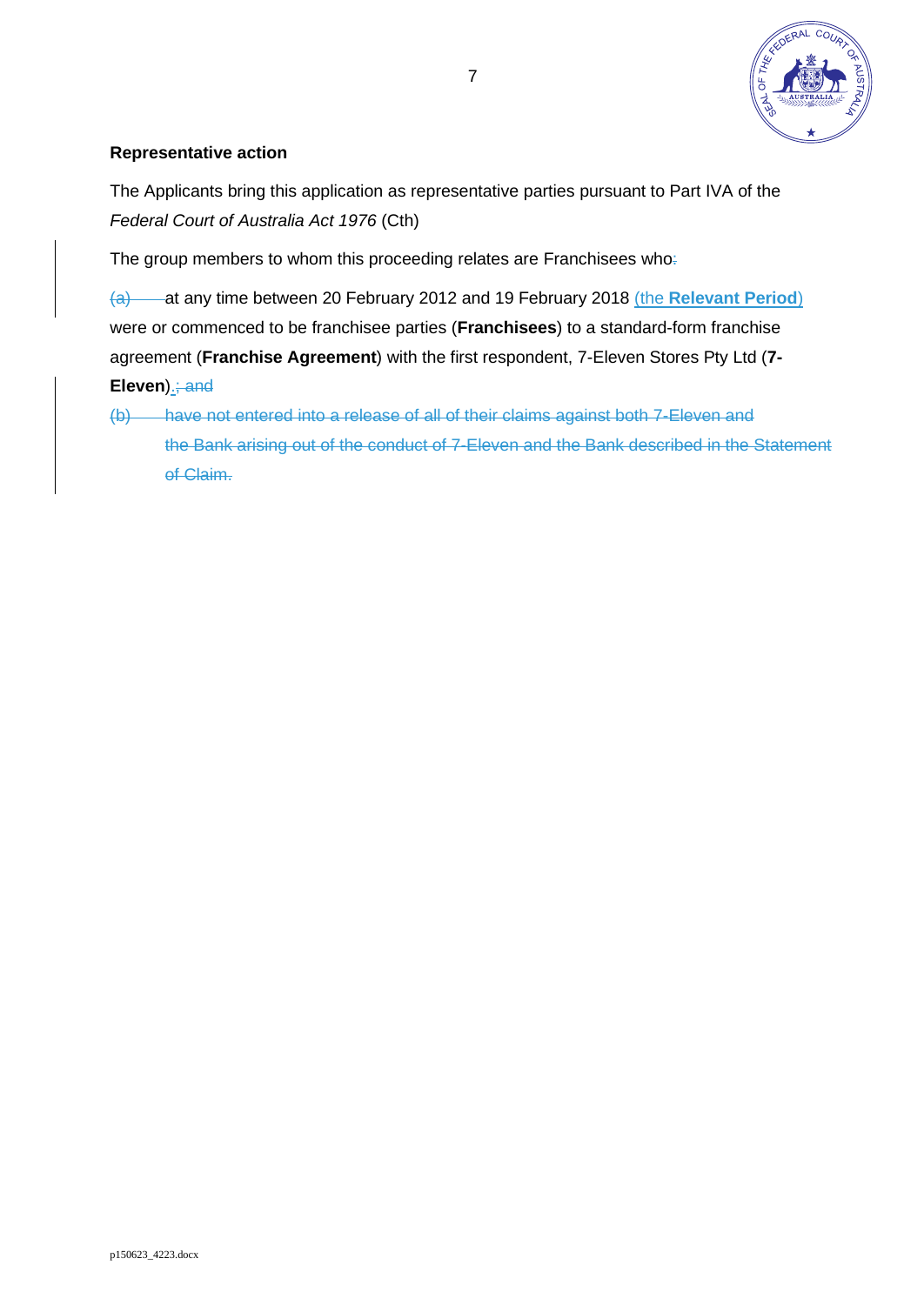

### **Applicants' address**

The Applicants' address for service is

Stewart A Levitt, Levitt Robinson

PO Box 850, Darlinghurst NSW 1300

 $15/3/2021$ 

711@levittrobinson.com

### **Service on the Respondents**

It is intended to serve this application on the First Respondent.

Date:

Luit Roberto

Stewart A Levitt Solicitor for the Applicants